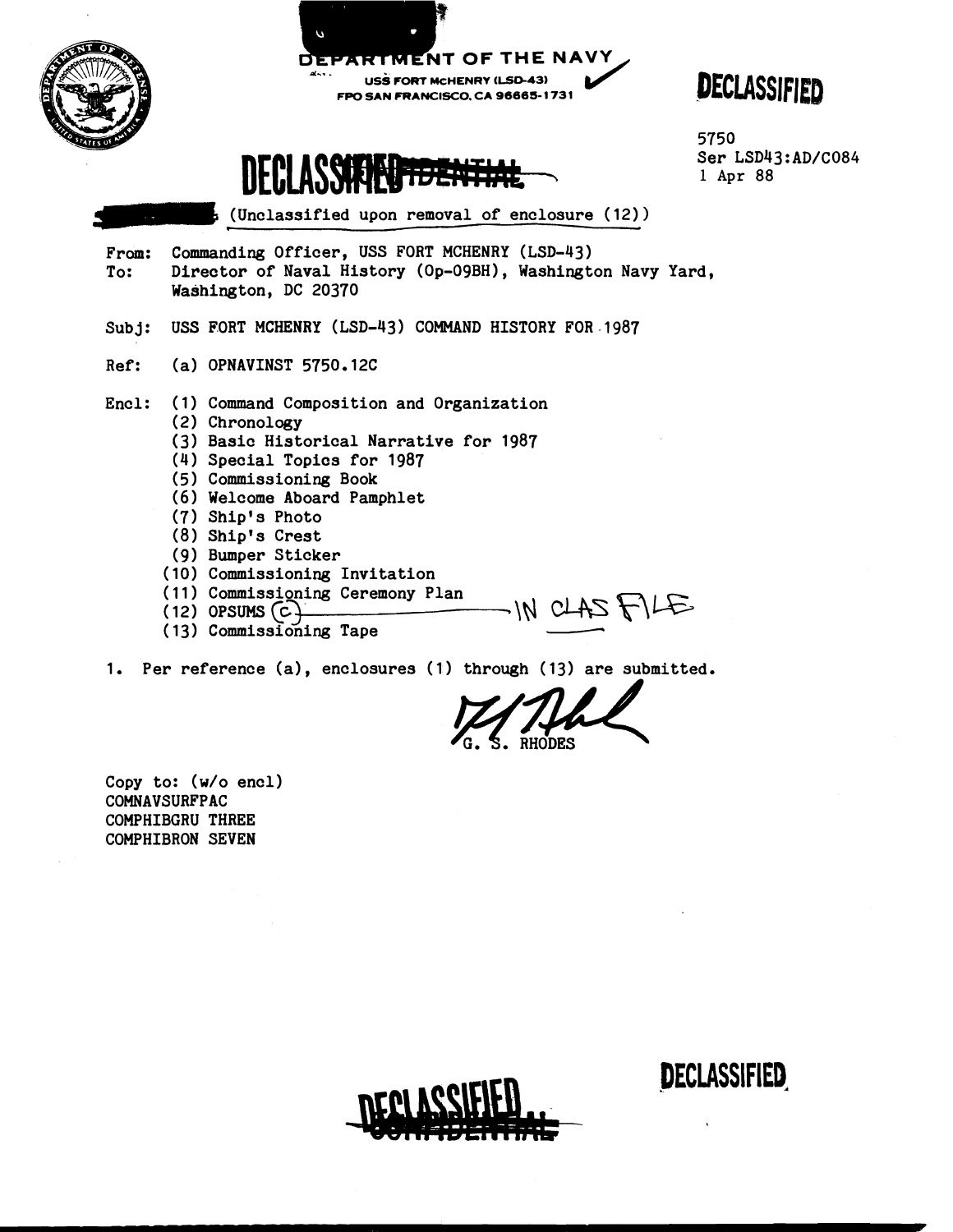## CoWUND **COMeaSITION AND ORGANIZATION**

**1. HISSION:** USS FORT MCHENRY1s mission is to transport United States Marines with their combat equipment to designated areas around the world, and then to launch and support assault landing craft and helicopters during amphibious operations against hostile shores. FORT MCHENRY carries the new Landing Craft Air Cushion (LCAC). The LCAC is an assault hovercraft with the ability to exceed 40 knots while carrying a 60 ton payload. Using this new craft, FORT MCHENRY forces will be able to carry out an amphibious assault against a wider range of beaches.

FORT MCHENRY accomplishes her mission through the use of a well deck which is flooded to embark and launch assault craft. After leaving the ship, the assault craft are directed towards the shore by the ship's Combat Information Center.

To provide continuing support to the assault force, FORT MCHENRY is equipped with the Navy's latest advanced technology including updated communication and combat systems, 20-ton and 60-ton cranes, expanded repair facilities, two helicopter landing areas, complete medical and dental facilities, and an automated computer based supply system.

2. **ORGANIZATION STRUCTURE:** COWAVSURFPAC

COMPHIBGRU THREE

COMPHIBRON SEVEN

USS FORT MCHENRY

**3. COHIANDING OFFICER:** Commander George S. Rhodes.

4. **HOMEPORT:** San Diego, California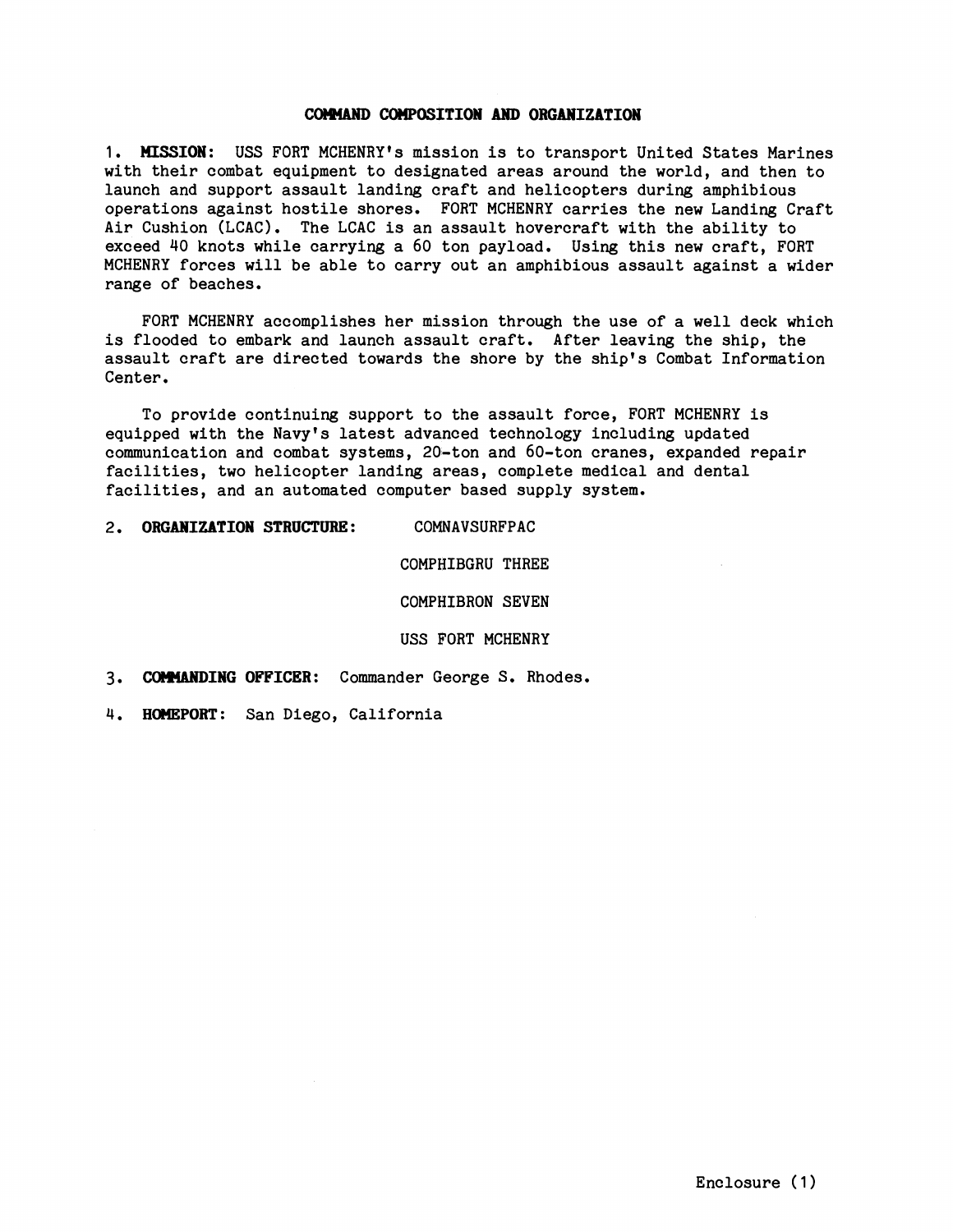## **CERONOLOGY**

 $87$ 

| $01$ Jan - 23 Jul   | Construction                        |
|---------------------|-------------------------------------|
| 11 May - 15 May     | <b>Builders Trials</b>              |
| 15 Jun - 19 Jun     | Acceptance Trials                   |
| $22$ Jun - 16 Jul   | PLOE I                              |
| $20$ Jul - $21$ Jul | Habitability Inspection             |
| $24$ Jul            | Crew Move Aboard                    |
| $24$ Jul - 07 Aug   | Upkeep                              |
| $27$ Jul - $31$ Jul | PLOE II                             |
| 08 Aug              | Commissioning                       |
| 09 Aug $-$ 03 Sep   | Upkeep                              |
| 10 Aug $-14$ Aug    | PLOE III                            |
| 12 $Aug - 13$ $Aug$ | Crew Certification I                |
| 17 Aug $-20$ Aug    | UNREP PRESQT                        |
| $25$ Aug            | <b>NIXIE Certification</b>          |
| 25 Aug $-28$ Aug    | <b>LOE</b>                          |
| 02 Sep $-$ 03 Sep   | Crew Certification II               |
| 04 Sep              | Fast Cruise                         |
| 05 Sep - 07 Sep     | Upkeep                              |
| $08$ Sep - 09 Sep   | STRL Puget Sound                    |
| 08 Sep              | BSF Manchester (RON)                |
| 09 Sep              | <b>BSA Indian Island</b>            |
| 10 Sep              | ENRAT Vancouver, BC, Canada         |
| 11 Sep - 13 Sep     | Visit Vancouver, BC, Canada         |
| 14 Sep - 17 Sep     | ENRAT San Francisco, California     |
| 18 Sep              | Arrive San Francisco, California    |
| 19 Sep - 27 Sep     | TRAV San Francisco, California (TI) |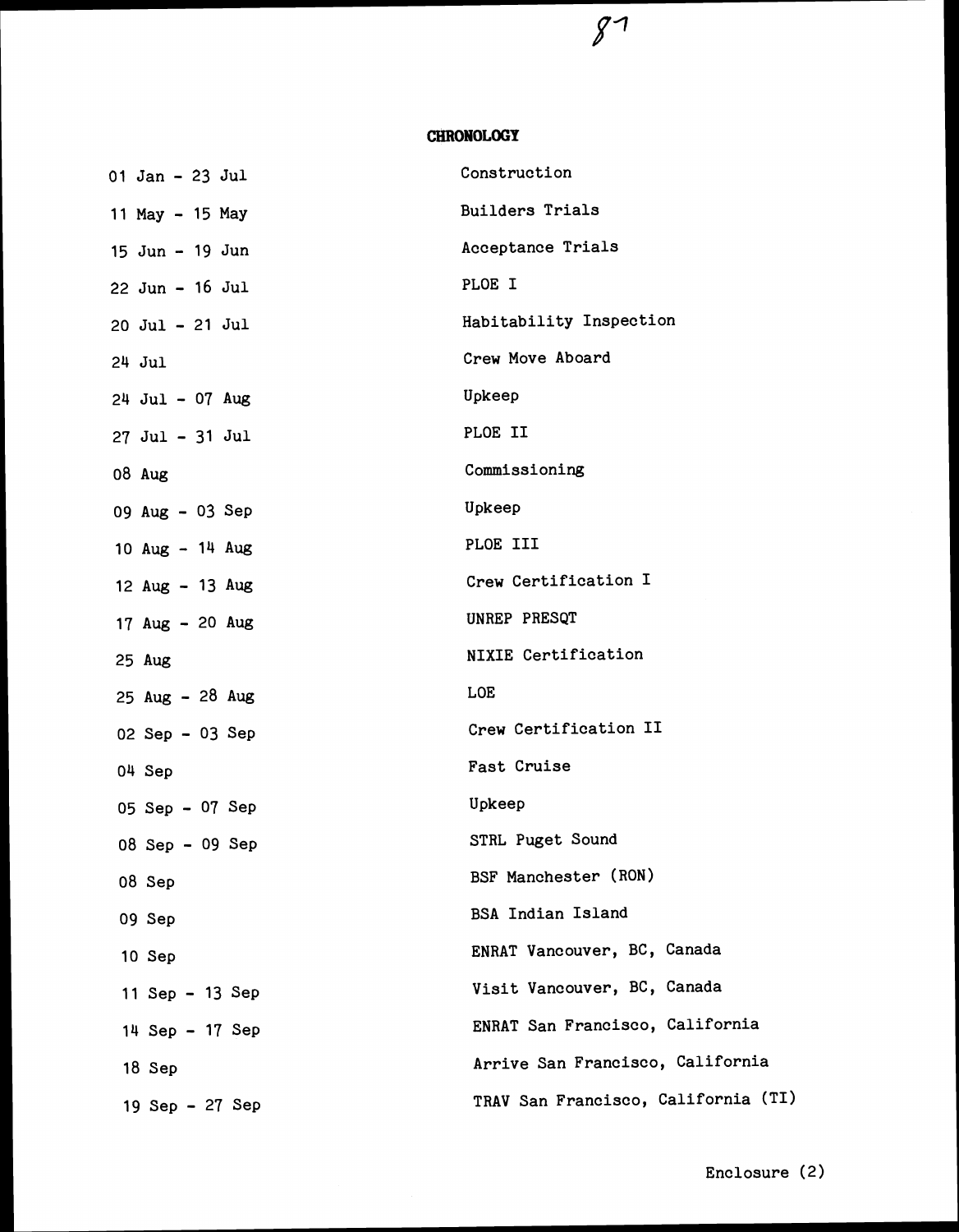| 21 Sep - 27 Sep     | PUBSAT, GPETESAT, DRYAIR/LIQ, LOGSAT,<br>CSSQT, SKED Conference |
|---------------------|-----------------------------------------------------------------|
| $28$ Sep - 29 Sep   | ENR San Diego, California                                       |
| 30 Sep              | Arrive San Diego, California                                    |
| $01$ Oct - 12 Oct   | Upkeep San Diego, California                                    |
| $01$ Oct $-16$ Oct  | IMAV (R-Availability-SIMA)                                      |
| $01$ Oct - 18 Oct   | IMAV (R-Availability-Contractor)                                |
| 05 Oct - 09 Oct     | 3M Assist                                                       |
| $07$ Oct - 08 Oct   | MRE Assist                                                      |
| 13 Oct $-16$ Oct    | SQT IPT San Diego, California                                   |
| 14 Oct              | AAV                                                             |
| 16 Oct              | Educator Visit                                                  |
| $17$ Oct $-18$ Oct  | Inport San Diego, California                                    |
| 19 Oct - 20 Oct     | TRE SOCAL                                                       |
| 19 Oct $-$ 06 Nov   | IMAV (S-Availability-SIMA/Tender)                               |
| $21$ Oct - 23 Oct   | SQT SOCAL                                                       |
| $24$ Oct - 25 Oct   | Inport San Diego, California                                    |
| $26$ Oct $-30$ Oct  | ISE SOCAL                                                       |
| $26$ Oct $-30$ Oct  | MRE                                                             |
| 26 Oct              | CASWWP DLQ                                                      |
| 30 Oct              | ENRAT San Diego, California                                     |
| $31$ Oct $-$ 01 Nov | Inport San Diego, California                                    |
| 02 Nov - 10 Nov     | Refresher Training                                              |
| 11 Nov              | ISE SOCAL                                                       |
| $12$ Nov $-13$ Nov  | Refresher Training                                              |
| 13 Nov              | ENRAT San Diego, California                                     |
| 14 Nov - 15 Nov     | Inport San Diego, California                                    |
| 16 Nov $-$ 20 Nov   | Refresher Training                                              |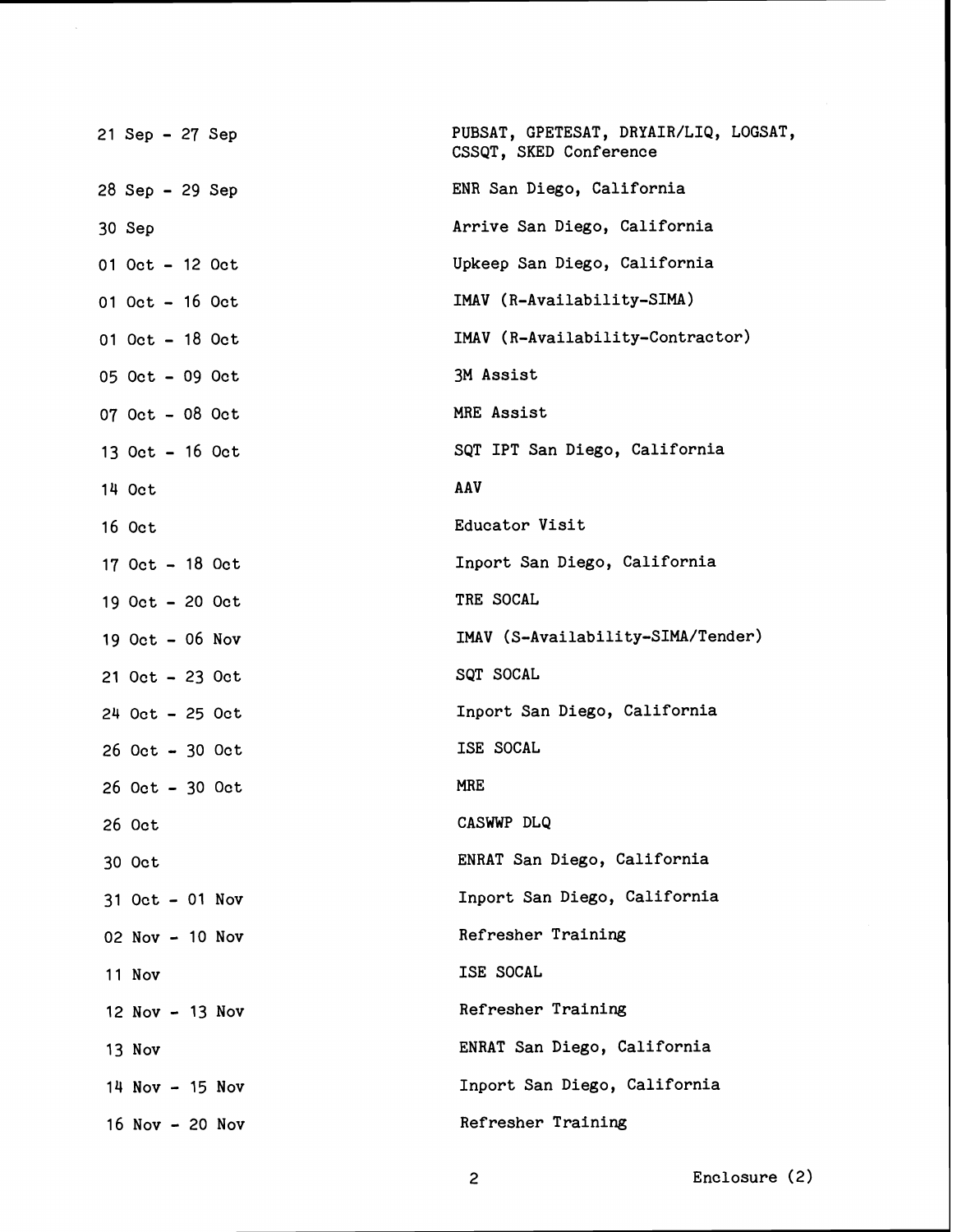| $20$ Nov $\sim$     | ENRAT San Diego, California  |
|---------------------|------------------------------|
| $21$ Nov $-22$ Nov  | Inport San Diego, California |
| $23$ Nov - $25$ Nov | <b>PRE-INSURV</b>            |
| 28 Nov - 29 Nov     | Inport San Diego, California |
| 30 Nov              | FCTRL San Diego, California  |
| 01 Dec              | FCTRL SOCAL                  |
| 02 Dec $-04$ Dec    | FCTRL San Diego, California  |
| 05 Dec $-18$ Dec    | Upkeep                       |
| 10 Dec              | Supply TAV                   |
| 15 Dec              | PTRI                         |
| 19 Dec $-31$ Dec    | Holiday Upkeep               |

 $\sim$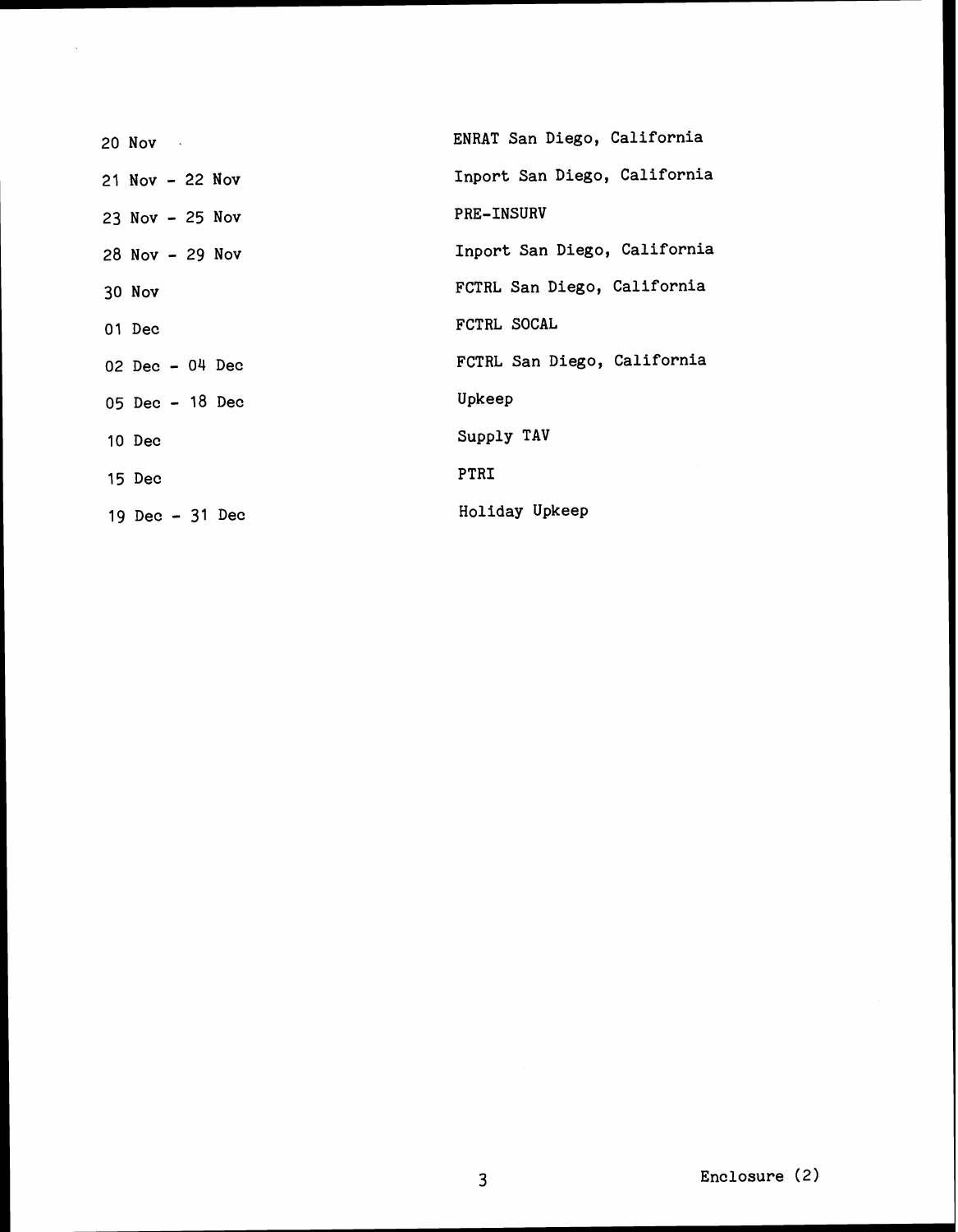## **BASIC HISTORICAL NARRATIVE**

**USS FORT MCHENRY entered 1987 as a pre-commissioning unit moored at Lockheed Shipyard, Seattle Washington. Significant events that occurred during 1987 included:** 

- **24 Jul Ship's force moves onboard. Duty section 2 assumes the duties as inaugural duty section. First meal served onboard. Lockheed Shipbuilding Company delivers FORT MCHENRY to the United States Government.**
- **30 Jul Initial pay day onboard.**
- **03 Aug Inaugural opening of ship's store and library.**
- **08 Aug FORT MCHENRY commissioned at Lockheed Shipyard. Commander G. S. Rhodes assumed command. Principal speaker is the Honorable Helen D. Bentley, United States House of Representatives.**
- **28 Aug FORT MCHENRY certifidd safe fos Propulsion Plant Operations by the Conmander In Chief, Pacific Fleet (CINCPACFLT) Propulsion Examining Board.**
- **08 Sep USS FORT MCHENRY underway for the first time. Heavy fog set in. Moored at Mancheater pier for refueling. Underway after refueling for Manchester Anchorage. Spent night at anchorage.**
- **09 Sep FORT MCHENRY underway for Indian Island to conduct ammunition onload. Heavy fog delayed underway time. Spent night at Indian Island.**
- **10 Sep FORT MCHENRY conducted ammunition onload. Underway for Vancouver. Again heavy fog. Spent the night at Royal Roads Anchorage, Victoria, BC. Conducted Electronic Radiation Pattern Test.**
- **11 Sep FORT MCHENRY underway for Vancouver.**
- **11-13 Sep FORT MCHENRY anchored in Vancouver harbor for initial port visit.**
- **14 Sep FORT MCHENRY returned to Royal Roads Anchorage. Spent the night due to heavy fog and heavy weather warnings.**
- **15 Sep FORT MCHENRY underway for Treasure Island (San Francisco, CAI with two Guest of the Navy Cruise personnel embarked.**
- **17 Sep FORT MCHENRY moored Naval Station, Treasure Island, San Francisco, CA, for ten days of Fire Fighting and Damage Control Training.**

**Enclosure (3)**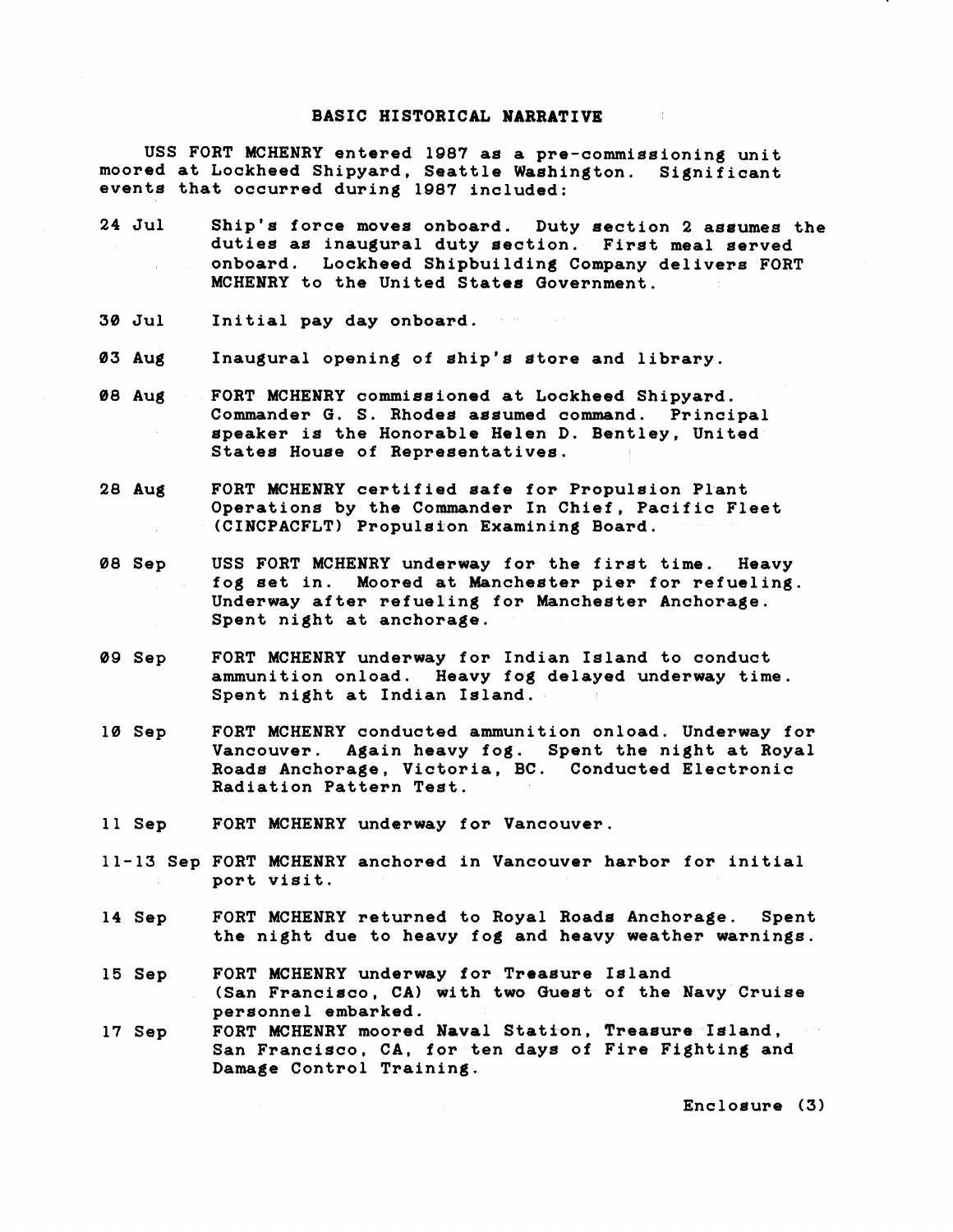- **28 Sep**  FORT MCHENRY underway for Naval Station, **San Diego, CA.**
- **28-30 Sep FORT MCHENRY conducted initial Tiger Cruise from Treasure Island to San Diego. Events included tours, movies, a cookout and various drills. Fifty-five Tigers participated in the cruise.**
- **30 Sep FORT MCHENRY moored pier 6, Naval Station, San Diego.**
- **07 Oct FORT MCHENRY completed Pilot Rescue Team Training.**
- **09 Oct FORT MCHENRY conducted inaugural command personnel inspection and awards ceremony.**
- **15 Oct FORT MCHENRY completed Aviation Assist Visit (AAV). AAV upgraded to Aviation Readiness Exam. FORT MCHENRY fully certified for kviation Operations.**
- **17 Oct FORT MCHENRY served 4s host for Commander Amphibious Group 3, Reserve Detachment, change of command ceremony.**
- **19-20 Oct FORT-MCHENRY completad Training Readiness Evaluation in preparation for Refresher Training. The ship received only one restrictive and one safety discrepancy and was evaluated as outstanding in Seamanship, Engineering, Electronics Repair, Electronic Warfare, Navigation, Signals Security and Weapona.**
- **19-38 Oct FORT MCHENRY conducted local operations off the coast of San Diego. Exercises included a precision anchorage (FTQ Anchorage #215), Close In Weapona System firing**  with MT 24 shooting TDU-34A towed target off tow line, **Man Overboard Drill, Qeneral Quarters, Electronic Warfare exercise, Underway Replenishment with USNS**  Kawishiwi (T-AO-146), Engineering Casualty Control **Drills, Amphibious Operations with Amphibious Assault Vehicles and Combat Rubber Raiding Craft and Helicopter Deck Landing Operations. FORT MCHENRY Amphibioue Operations were conducted in association with Eleventh Marine Amphibious Unit Special Operations Capability Exercise. Ship successfully completed it's first Combat System Qualification test which included tests**  of: CIWS, all Radars, all Communications, NIXIE and **SLQ-32/SRBOC.**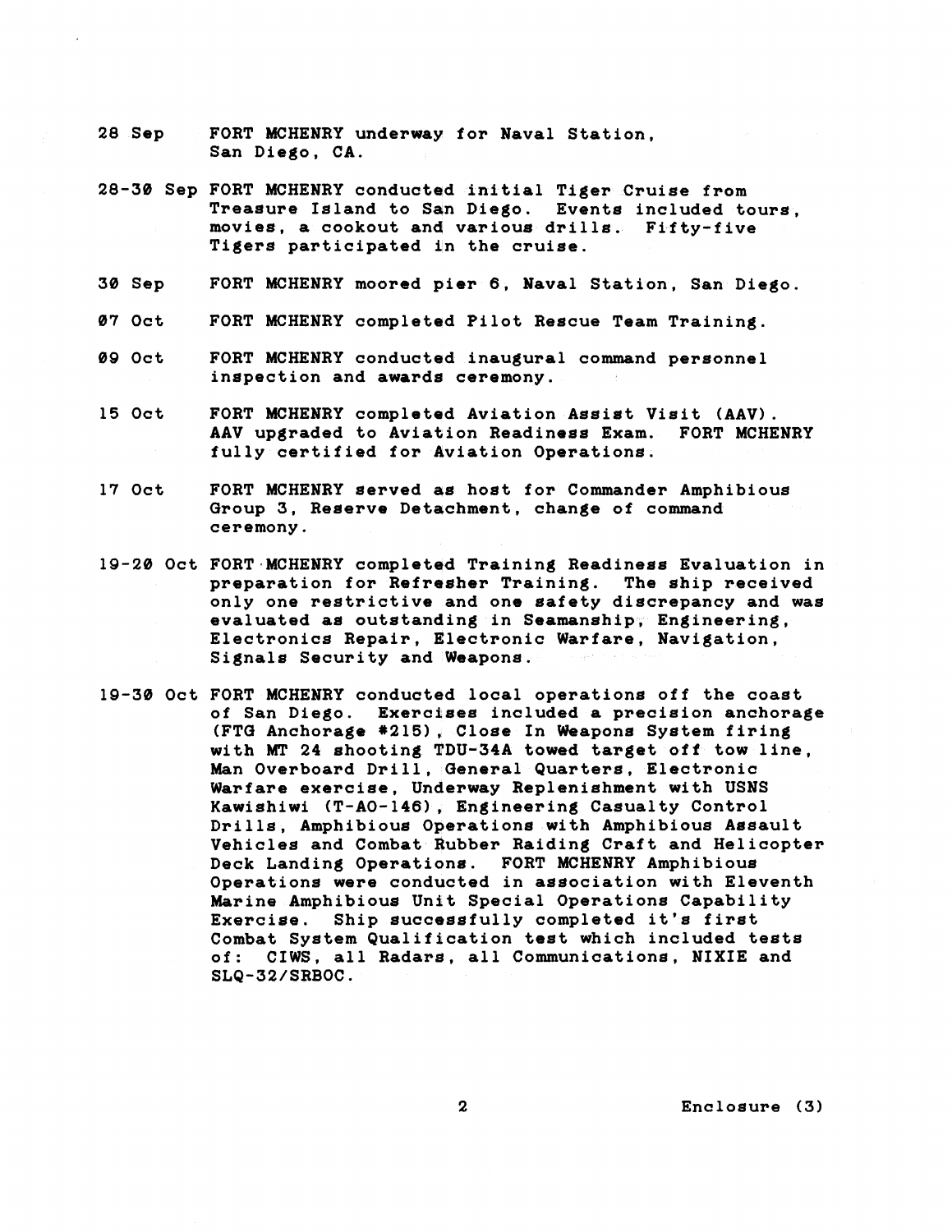- **31 Oct FORT MCHENRY selected as Self Sufficient Ship of the Week by Commander Naual Surface Force, U.S. Pacific Fleet.**
- **02-28 Nov FORT MCHENRY conductqd combined Shakedown and Interim Refresher Training. Exercises included precision anchorages, Formation Steaming (USS VINCEWNES, USS BERKELEY, USS TEXAS, USS CAYUGA and USS COPELAND), Helicopter Flight Dsqk Operations, Engineering Drills, Casualty Tranaport Onerations, Helicopter Flight Crash**  Drills, Helicopter In-Flight Vertical Replenishment Operations, Helicopter Deck Landing Qualifications, **Helicopter On Deck Refueling, General Quarters, Night**  Steaming, Underway Replenishment with the USNS Kawishiwi (T-AO-146), Landing Craft Air Cushion **Operations, Abandon Ship Drills, hkan Overboard Drills, Radar Tracking Exercises, Steering Drills, Deep Water Anchor Demonstrations, Anti-Mine Gunnery/Surface Engagements, Nuclear, Biological and Chemical Warfare Drills, Tactical Maneuvers with USS COPELAND, Conventional Surface Tracking with USS COPELAND and Towing and being Towed. FORT MCHENRY received commendation letter from Commander, Naval Surface Force, U.S. Pacific Fleet for outstanding performance in areas of Weapons, Command Control Communications, Electronic Warfare, Navigation, Electronice, Seamanship and Major Conflagration exercise.**

**30 Nov-**

FORT MCHENRY successfully completed Final Contract **Triala conducted by the Board of Inspection and Survey. Inspected areas included Electronic and Communication Checks, Engineering Checks, Steering and Navigation Checks, Damage Control Personnel and Equipment Checks, Working Space Inspections, Food Service Checks, Weapons Checks, Electrical Checks, Supply Inspections, Anchor and Well Deck Demonstrationa, Habitability Inspections, Tanks and Voids Inspections, Stowage Inspections, Turntable Demonstrations and Elevator and Package Conveyer Demonstrations.** 

- **01 Dec FORT MCHENRY conducted briefings and a tour for the Surface Navy Association.**
- **82-31 Dec FORT MCHENRY spent the final four weeks of 1987 moored to pier 10, U.S. Naval Station, San Diego, CA.**
- **15 Dec FORT MCHENRY completed Pre-Training Readiness Inspection (PTRI) in preparation for Amphibious Refresher Training. Zero discrepancies were noted.**

**3 Enclosure (3)**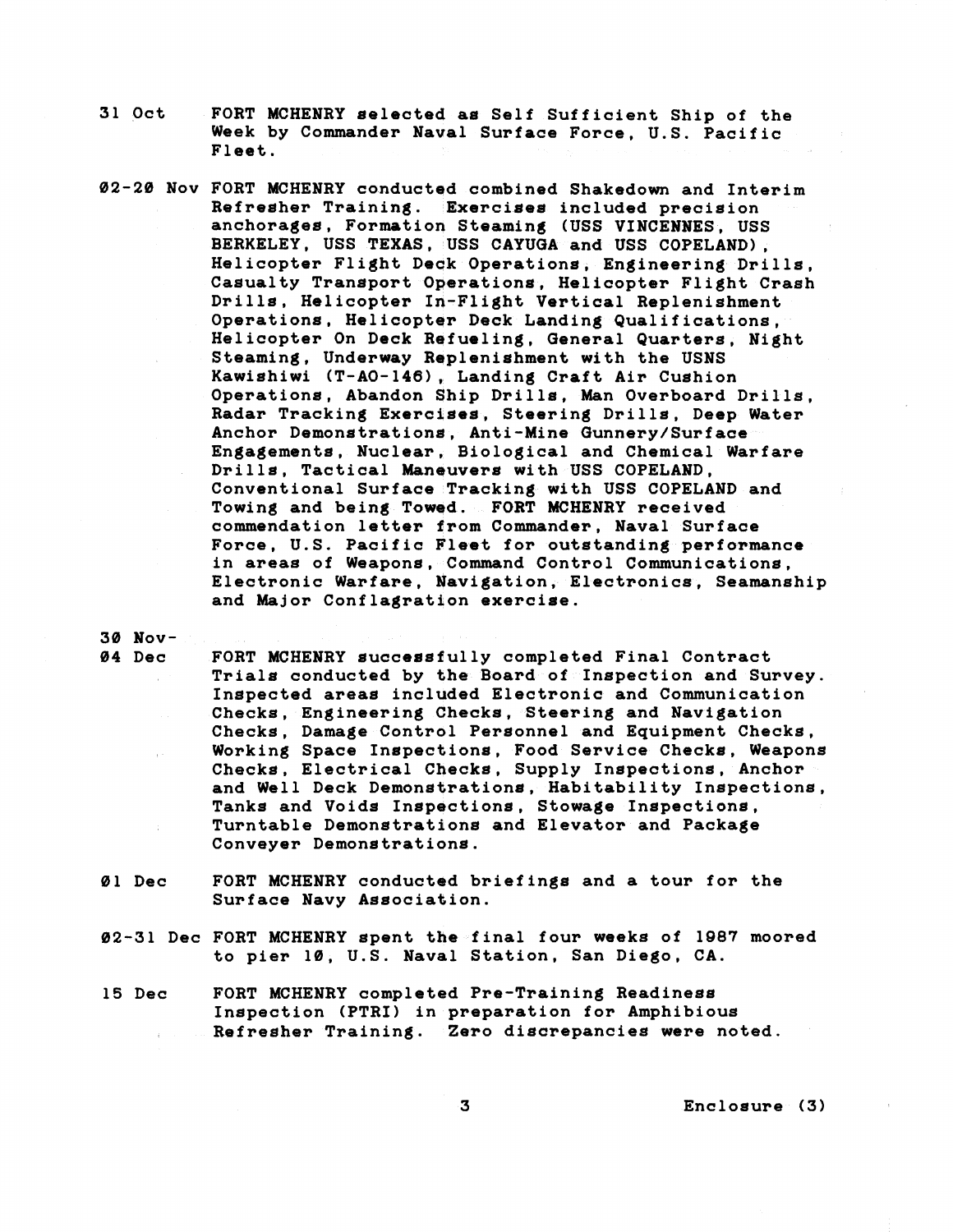- 18 Dec First wedding onboard FORT MCHENRY.<br> **18 Dec** Finally member of Lieutenant Commander of of family member of Lieutenant Commander<sup>-</sup> the Commander Amphibious Squadron Seven staff, married<br>the former<br>Chaplain of COMPHIBRON 7 performed the ceremony. in the Engineering Lounge. of COMPHIBRON 7 performed the ceremony.
- **19 Dec FORT MCHENRY hosted Commander Amphibious Squadron Seven change of command cememony, during which Captain William Terry relieved Captain Hugh Merrill.**